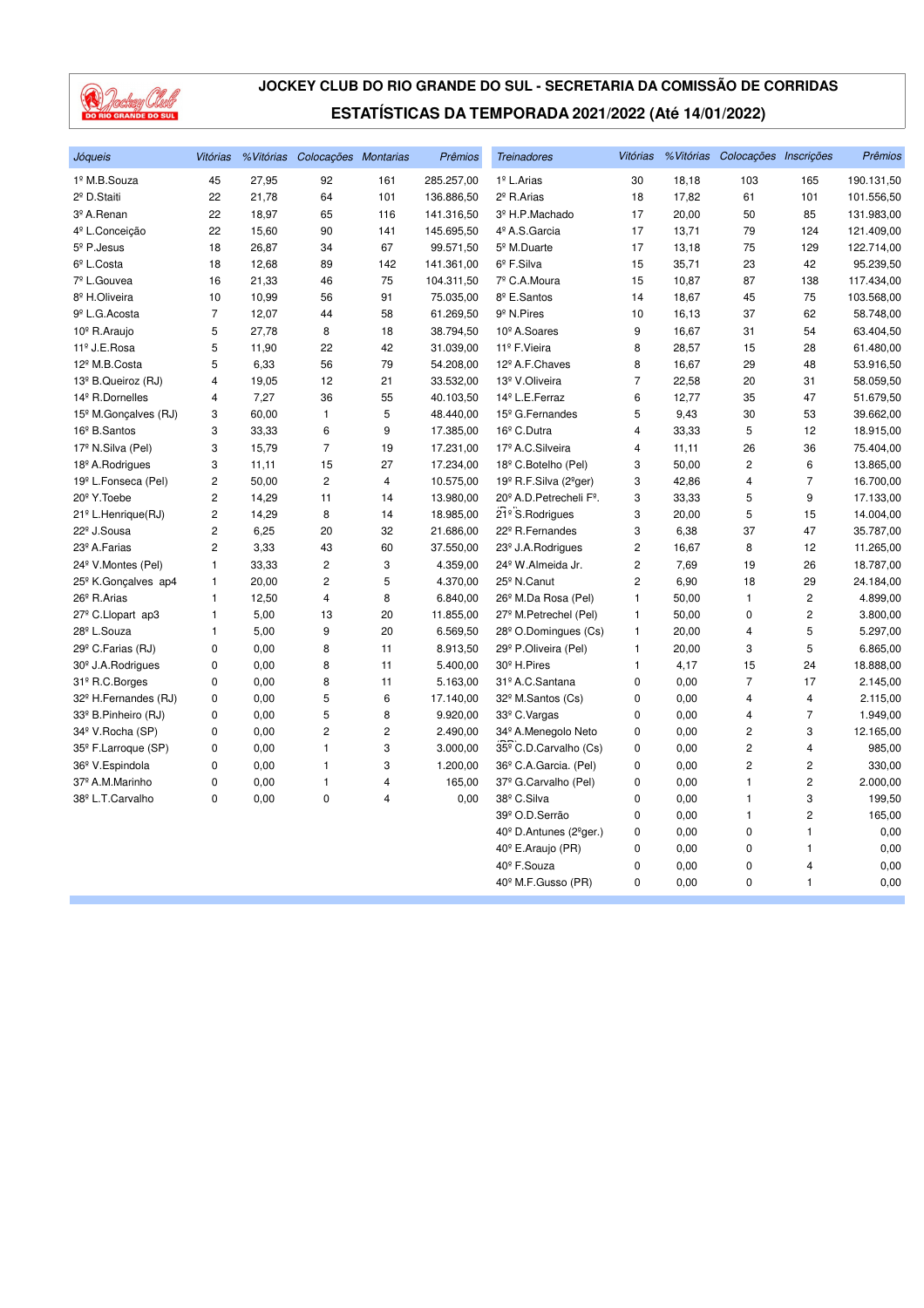

| Reprodutores                                            |                |    |                         | Corr. Ganh Vit. Coloc. | <b>Prêmios</b> | Avós Maternos                                    |    |                         |                         | Corr. Ganh Vit. Coloc.  | Prêmios    |
|---------------------------------------------------------|----------------|----|-------------------------|------------------------|----------------|--------------------------------------------------|----|-------------------------|-------------------------|-------------------------|------------|
| 1º Tiger Heart-(Scatmandu)                              | 19             | 13 | 24                      | 33                     | 126.075,50     | 1º Roi Normand-(Exclusive Native)                | 18 | 10                      | 19                      | 58                      | 119.208,00 |
| 2 <sup>º</sup> Oliver Zip-USA(City Zip)                 | 12             | 6  | 16                      | 36                     | 110.514,00     | 2 <sup>°</sup> Wild Event-(Wild Again)           | 15 | 6                       | 14                      | 29                      | 97.955,00  |
| 3 <sup>º</sup> Wired Bryan-USA(Stormy Atlantic)         | 15             | 6  | 12                      | 24                     | 63.965,00      | 3 <sup>º</sup> Mensageiro Alado-(Ghadeer)        | 8  | 6                       | 10                      | 22                      | 58.856,50  |
| 4 <sup>°</sup> Agnes Gold-(Sunday Silence)              | 12             | 7  | 12                      | 24                     | 62.764,50      | 4 <sup>º</sup> Put It Back-(Honour and Glory)    | 8  | 4                       | 7                       | 17                      | 36.968,50  |
| 5º Adriano-(A.P. Indy)                                  | 13             | 6  | 10                      | 33                     | 69.522,50      | 5 <sup>°</sup> Magical Mile-(J.O.Tobin)          | 6  | 4                       | $\overline{7}$          | 8                       | 33.840,00  |
| 6 <sup>°</sup> Forestry-(Storm Cat)                     | 13             | 4  | 9                       | 21                     | 51.364,00      | 6 <sup>°</sup> Point Given-(Thunder Gulch)       | 7  | 4                       | 5                       | 16                      | 33.872,50  |
| 7º Midshipman-(Unbridled'S Song)                        | 6              | 3  | 8                       | 13                     | 51.778,00      | 7º A.P. Indy-(Seattle Slew)                      | 1  | $\mathbf{1}$            | 5                       | 2                       | 32.150,00  |
| 8 <sup>º</sup> Koller-ARG(Orpen)                        | 7              | 4  | 7                       | 28                     | 62.508,00      | 8 <sup>º</sup> Know Heights-(Shirley Heights)    | 6  | 3                       | 5                       | 17                      | 30.541,50  |
| 9 <sup>º</sup> Glória de Campeão-(Impression)           | 6              | 4  | 7                       | 20                     | 49.382,00      | 9 <sup>º</sup> Watchmon-(Maria'S Mon)            | 2  | $\overline{\mathbf{c}}$ | 5                       | 3                       | 23.640,00  |
| 10 <sup>°</sup> Goldikovic-(Galileo)                    | 8              | 6  | 6                       | 26                     | 55.035,50      | 10 <sup>°</sup> Public Purse-(Private Account)   | 9  | 3                       | 4                       | 22                      | 39.975,50  |
| 11º Billion Dollar-(Put It Back)                        | 12             | 5  | 6                       | 21                     | 42.282,50      | 11º Blade Prospector-(Music Prospector)          | 7  | 3                       | 4                       | 18                      | 37.312,00  |
| 12 <sup>°</sup> Victory Is Ours-(Northern Afleet)       | 8              | 5  | 5                       | 15                     | 39.220,00      | 12º Sulamani-(Hernando)                          | 2  | 2                       | 4                       | 10                      | 24.869,00  |
| 13 <sup>º</sup> Unbridled Star-(Honour and Glory)       | 4              | 3  | 5                       | 10                     | 27.254,50      | 13 <sup>°</sup> Whywhywhy-(Mr.Greeley)           | 1  | 1                       | 4                       | 5                       | 24.624,00  |
| 14 <sup>°</sup> Holding Glory-(Public Purse)            | 4              | 3  | 4                       | 12                     | 44.664,00      | 14 <sup>°</sup> Our Emblem-(Mr. Prospector)      | 1  | $\mathbf{1}$            | 4                       | 1                       | 21.490,00  |
| 15 <sup>°</sup> Desejado Thunder-(Durban Thunder)       | 8              | 3  | 4                       | 16                     | 33.838,00      | 15 <sup>°</sup> Inexplicable-(Miswaki)           | 4  | 2                       | 4                       | 7                       | 20.893,00  |
| 16 <sup>°</sup> Tokay-(Wild Event)                      | 10             | 3  | 4                       | 21                     | 33.435,50      | 16 <sup>°</sup> Tiger Heart-(Scatmandu)          | 3  | $\mathbf{1}$            | 4                       | 6                       | 19.364,00  |
| 17º Drosselmeyer-USA(Distorted Humor)                   | 6              | 4  | 4                       | 22                     | 28.544,00      | 17º Redattore-(Roi Normand)                      | 6  | $\overline{\mathbf{c}}$ | 3                       | 23                      | 34.224,00  |
| 18 <sup>°</sup> Un Belini-(Put It Back)                 | 2              | 1  | 4                       | 9                      | 26.840,00      | 18 <sup>°</sup> Cape Town-(Seeking The Gold)     | 3  | 2                       | 3                       | 8                       | 31.507,00  |
| 19 <sup>°</sup> Kodiak Kowboy-USA(Posse)                | 6              | 3  | 4                       | 5                      | 19.815,00      | 19º Crimson Tide-(Sadler'S Wells)                | 6  | 2                       | 3                       | 12                      | 23.024,00  |
| 20 <sup>°</sup> First American-(Quiet American)         | 3              | 3  | 3                       | 8                      | 34.480,00      | 20 <sup>°</sup> Choctaw Ridge-USA(Mr.Prospector) | 4  | 3                       | 3                       | 13                      | 20.107,50  |
| 21º Alcorano-(Public Purse)                             | 3              | 2  | 3                       | 6                      | 22.452,00      | 21º Grand Slam-PR(Gone West)                     | 2  | $\mathbf{1}$            | 3                       | 5                       | 17.772,00  |
| 22º Salto-(Pivotal)                                     | 5              | 2  | 3                       | 15                     | 21.417,00      | 22 <sup>°</sup> Top Hat-(Royal Academy)          | 1  | $\mathbf{1}$            | 3                       | 8                       | 17.750,00  |
| 23 <sup>°</sup> Quick Road-(Jules)                      | 1              | 1  | 3                       | 10                     | 18.869,00      | 23 <sup>°</sup> Lil'S Lad-(Pine Bluff)           | 1  | $\mathbf{1}$            | 3                       | 10                      | 17.518,00  |
| 24 <sup>°</sup> Pioneering-(Mr.Prospector)              | 5              | 2  | 3                       | 15                     | 18.175,00      | 24 <sup>°</sup> Spring Halo-(Southern Halo)      | 8  | $\overline{\mathbf{c}}$ | 3                       | 17                      | 17.135,00  |
| 25 <sup>°</sup> Mr.Angra-(Romarin)                      | 1              | 1  | 3                       | 8                      | 17.750,00      | 25 <sup>°</sup> Woodman-(Mr.Prospector)          | 1  | 1                       | 3                       | 6                       | 13.705,00  |
| 26 <sup>°</sup> Poker Face-(Wild Event)                 | 4              | 2  | 3                       | 10                     | 16.900,00      | 26 <sup>°</sup> Roman Ruler-(Fusaichi Pegasus)   | 1  | $\mathbf{1}$            | $\overline{c}$          | 1                       | 27.200,00  |
| 27º Taludo-(Music Prospector)                           | 2              | 2  | 3                       | 4                      | 13.110,00      | 27º First American-(Quiet American)              | 7  | $\overline{c}$          | $\overline{c}$          | 25                      | 25.670,00  |
| 28 <sup>°</sup> Wild Event-(Wild Again)                 | 5              | 2  | 2                       | 5                      | 48.570,00      | 28 <sup>°</sup> Vettori-(Machiavellian)          | 5  | 2                       | $\overline{c}$          | 6                       | 24.868,00  |
| 29 <sup>°</sup> Redattore-(Roi Normand)                 | 8              | 2  | 2                       | 36                     | 32.584,00      | 29 <sup>°</sup> Dodge-(Mr.Prospector)            | 8  | 2                       | 2                       | 24                      | 19.608,00  |
| 30 <sup>°</sup> Jeune-Turc-(Know Heights)               | 4              | 2  | 2                       | 19                     | 24.122,00      | 30 <sup>°</sup> Spend A Buck-(Buckaroo)          | 6  | 2                       | $\overline{\mathbf{c}}$ | 17                      | 17.491,50  |
| 31º Out Of Control-(Vettori)                            | 5              | 2  | $\overline{c}$          | 21                     | 22.611,50      | 31º Notation-(Well Decorated)                    | 3  | $\mathbf{1}$            | $\overline{\mathbf{c}}$ | 5                       | 16.824,00  |
| 32 <sup>°</sup> E do Sul-(Irish Fighter)                | 1              | 1  | $\overline{\mathbf{c}}$ | 4                      | 16.599,00      | 32 <sup>°</sup> Ghadeer-(Lyphard)                | 5  | 2                       | $\overline{c}$          | 15                      | 16.821,50  |
| 33 <sup>°</sup> Catcher In The Sky-(Catcher In The Rye) | 4              | 2  | 2                       | 15                     | 15.481,00      | 33º Mark Of Esteem-(Darshaan)                    | 3  | 2                       | $\overline{\mathbf{c}}$ | 5                       | 16.148,00  |
| 34 <sup>°</sup> Embaixador Inglês-SP(First American)    | 3              | 1  | $\overline{\mathbf{c}}$ | 9                      | 12.971,50      | 34 <sup>°</sup> Fast Fingers-(Mt.Livermore)      | 4  | 2                       | $\overline{\mathbf{c}}$ | 8                       | 15.764,50  |
| 35 <sup>°</sup> Eyeofthetiger-(Tempranero)              | 2              | 1  | $\overline{\mathbf{c}}$ | 8                      | 12.687,50      | 35 <sup>°</sup> Linngari-(Indian Ridge)          | 1  | 1                       | 2                       | 2                       | 14.600,00  |
| 36 <sup>°</sup> Union Avenue-USA(Gone West)             | 5              | 2  | $\overline{\mathbf{c}}$ | 5                      | 11.971,50      | 36 <sup>°</sup> Northern Afleet-(Afleet)         | 6  | 2                       | $\overline{\mathbf{c}}$ | 9                       | 12.975,00  |
| 37 <sup>°</sup> Arambaré-(Jarraar)                      | 1              | 1  | $\overline{\mathbf{c}}$ | 3                      | 10.965,00      | 37 <sup>°</sup> Red Runner-(Storm Cat)           | 2  | $\mathbf{1}$            | $\overline{\mathbf{c}}$ | 8                       | 12.607,50  |
| 38º Crocodilo Dandy-PR(Belong To Me)                    | 3              | 2  | 2                       | 4                      | 10.409,00      | 38 <sup>°</sup> Burooj-(Danzig)                  | 4  | $\mathbf{1}$            | 2                       | 12                      | 12.443,50  |
| 39º Crafty C.T.-(Crafty Prospector)                     | 3              | 1  | 2                       | 6                      | 9.570,00       | 39º Salute The Sarge-(Forest Wildcat)            | 1  | 1                       | 2                       | 6                       | 12.163,00  |
| 40 <sup>°</sup> Nedawi-(Rainbow Quest)                  | $\overline{c}$ | 2  | $\overline{c}$          | 3                      | 9.000,00       | 40 <sup>°</sup> Romarin-(Itajara)                | 2  | 2                       | $\overline{c}$          | $\overline{4}$          | 11.109,00  |
| 41º Valente Master-(Holzmeister)                        | 1              | 1  | $\overline{\mathbf{c}}$ | 0                      | 8.490,00       | 41º Christine' S Outlaw-(Wild Again)             | 1  | $\mathbf{1}$            | $\overline{\mathbf{c}}$ | $\overline{7}$          | 9.845,00   |
| 42º Chronnos-(Elusive Quality)                          | 2              | 2  | $\overline{\mathbf{c}}$ | 0                      | 7.290,00       | 42º Caro Tordilho-(Ringaro)                      |    | 1                       | 2                       | 4                       | 9.342,00   |
| 43º Mike Toor-(Dodge)                                   | 2              | 1  | 2                       | 1                      | 6.825,00       | 43º Emmson-(Ela-Mana-Mou)                        | 1  | 1                       | 2                       | 0                       | 8.490,00   |
| 44º Flymetothemoon-(Roi Normand)                        | 3              | 1  | $\overline{\mathbf{c}}$ | $\mathbf{1}$           | 6.790,00       | 43 <sup>°</sup> Mig-(Magical Mile)               | 1  | 1                       | 2                       | 0                       | 8.490,00   |
| 45 <sup>°</sup> Courtier-(Pioneerof The Nile)           | 9              | 1  | 1                       | 20                     | 18.951,50      | 45 <sup>°</sup> Sekari-(Polish Precedent)        | 1  | $\mathbf{1}$            | $\boldsymbol{2}$        | 2                       | 7.920,00   |
| 46 <sup>°</sup> Put It Back-(Honour and Glory)          | 6              | 1  | 1                       | 20                     | 17.123,00      | 46 <sup>°</sup> Nureyev-(Northern Dancer)        | 1  | 1                       | 2                       | $\overline{\mathbf{c}}$ | 7.880,00   |
| 47 <sup>°</sup> Que Fenômeno-(Northern Afleet)          | 2              | 1  | 1                       | 9                      | 14.990,00      | 47º Cherokee Run-(Runaway Groom)                 | 2  | 1                       | $\overline{\mathbf{c}}$ | 0                       | 7.600,00   |
| 48º T.H.Approval-(With Approval)                        | 4              | 1  | 1                       | 10                     | 10.080,00      | 48º Forestry-(Storm Cat)                         | 1  | $\mathbf{1}$            | 2                       | 1                       | 7.260,00   |
| 49º West By East-(Blade Prospector)                     | 2              | 1  | 1                       | 8                      | 9.576,00       | 49º Posse-(Silver Deputy)                        | 2  | 1                       | 2                       | 1                       | 6.499,00   |
| 50 <sup>°</sup> Sanduka-(Wild Event)                    | 1              | 1  | 1                       | 7                      | 8.730,00       | 50 <sup>°</sup> Silver Deputy-(Deputy Minister)  | 1  | $\mathbf{1}$            | 1                       | $\overline{c}$          | 43.300,00  |
|                                                         |                |    |                         |                        |                |                                                  |    |                         |                         |                         |            |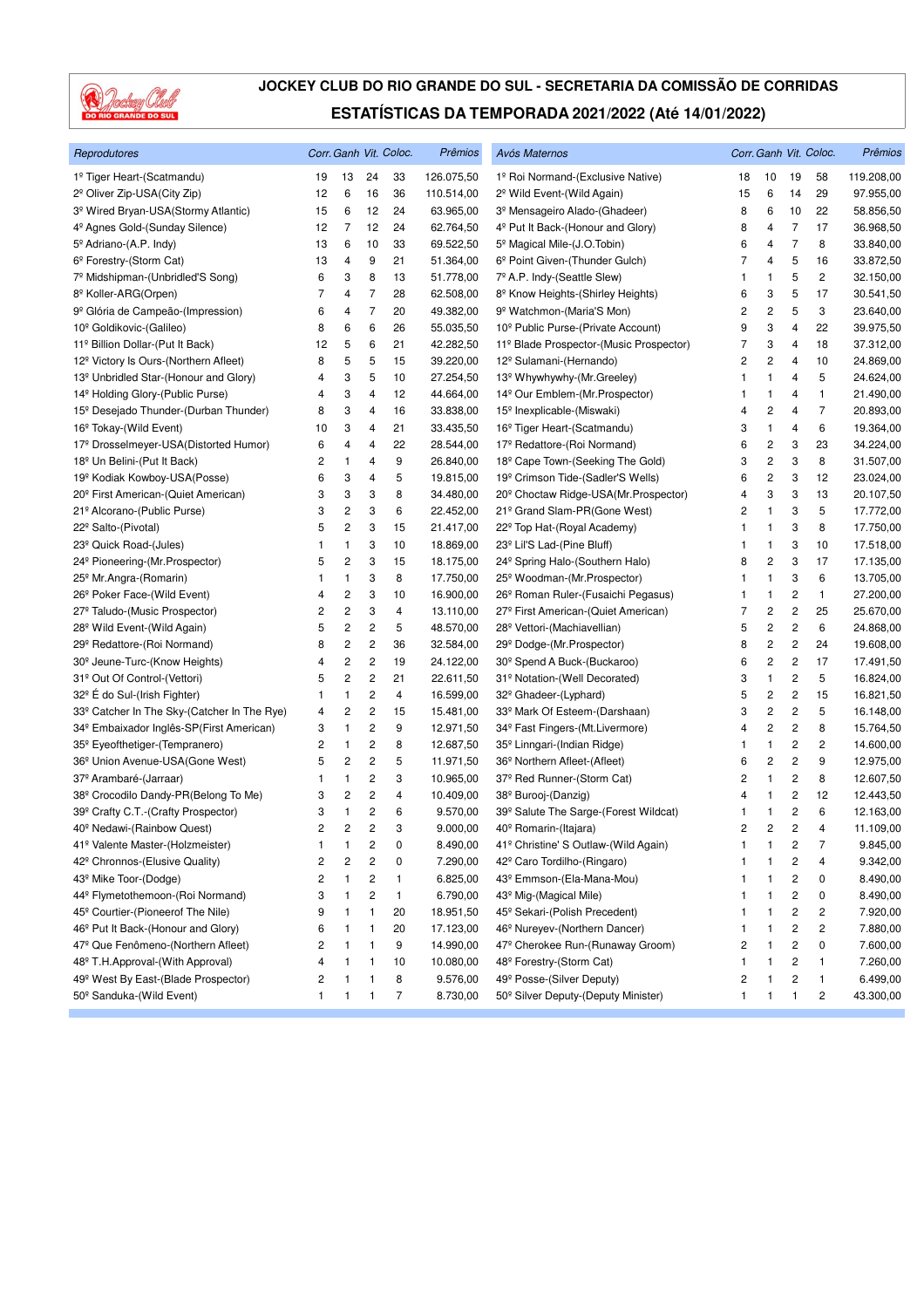

| Proprietários                                 |                |                         |                         | Corr. Ganh Vit. Coloc. | Prêmios    | Criadores                                         |                |                         |                | Corr. Ganh Vit. Coloc.  | Prêmios   |
|-----------------------------------------------|----------------|-------------------------|-------------------------|------------------------|------------|---------------------------------------------------|----------------|-------------------------|----------------|-------------------------|-----------|
| 1º Alberto J. Tiellet Miorim                  | 15             | 11                      | 19                      | 60                     | 138.203,50 | 1º Haras Celcape                                  | 7              | 4                       | 14             | 24                      | 97.725,50 |
| 2º Global Oil Distribuidora de Petróleo Ltda  | 16             | 9                       | 17                      | 55                     | 95.444,00  | 2 <sup>º</sup> Haras Figueira do Lago             | 10             | 7                       | 14             | 44                      | 95.548,00 |
| 3 <sup>º</sup> Stud Sion                      | 20             | 6                       | 12                      | 36                     | 82.191,00  | 3 <sup>º</sup> Haras Springfield                  | 8              | 5                       | 12             | 14                      | 68.439,00 |
| 4º Ramiro Curi de Lemos                       | 3              | 3                       | 8                       | 4                      | 48.065,00  | 4 <sup>º</sup> Haras Alves Teixeira               | 13             | 6                       | 8              | 34                      | 63.255,50 |
| 5 <sup>°</sup> Haras Maluga                   | 6              | 4                       | $\overline{7}$          | 19                     | 57.069,50  | 5º Haras Maluga                                   | 7              | $\overline{4}$          | 7              | 19                      | 57.460,00 |
| 6 <sup>°</sup> Stud Boate Azul                | 8              | $\overline{c}$          | $\overline{7}$          | 23                     | 53.244,00  | 6 <sup>º</sup> Haras Uberlândia                   | 8              | 4                       | 7              | 31                      | 48.426,00 |
| 7 <sup>º</sup> Haras Uberlândia               | 7              | $\overline{4}$          | $\overline{7}$          | 20                     | 39.926,00  | 7º Haras J.G.                                     | 14             | 5                       | $\overline{7}$ | 29                      | 46.597,50 |
| 8º Coudelaria San Paolo                       | 5              | 3                       | 6                       | 15                     | 36.633,50  | 8 <sup>º</sup> Haras Santarém                     | 7              | 4                       | $\overline{7}$ | 11                      | 39.635,00 |
| 9 <sup>º</sup> Mauricio Roriz dos Santos      | 8              | 5                       | 5                       | 14                     | 41.934,50  | 9 <sup>º</sup> Haras Santa Maria de Araras        | 17             | 5                       | 6              | 37                      | 87.905,00 |
| 10 <sup>°</sup> Stud Slick                    | $\overline{7}$ | 4                       | 5                       | 9                      | 21.099,00  | 10 <sup>°</sup> Haras Capela de Santana           | 12             | 5                       | 6              | 23                      | 46.820,50 |
| 11º Ricardo Corrêa                            | 4              | $\overline{\mathbf{c}}$ | 4                       | 18                     | 45.830,50  | 11º Haras Dilema                                  | 3              | 1                       | 6              | 11                      | 33.322,50 |
| 12 <sup>º</sup> Stud Lobão de Pelotas         | 6              | $\overline{c}$          | $\overline{4}$          | 14                     | 28.910,00  | 12 <sup>°</sup> Haras Ereporã                     | 3              | 3                       | 6              | 6                       | 28.060,50 |
| 13 <sup>°</sup> Stud Casablanca               | 8              | 4                       | 4                       | 12                     | 27.477,50  | 13 <sup>º</sup> Haras Vale Verde                  | 6              | 5                       | 5              | 11                      | 37.180,00 |
| 14 <sup>º</sup> Haras Rio Iguassu             | 5              | 3                       | $\overline{4}$          | 9                      | 24.835,00  | 14 <sup>°</sup> Stud Ferragus                     | 5              | $\overline{c}$          | 5              | 11                      | 27.754,00 |
| 15 <sup>°</sup> Stud Alegretense              | 1              | $\mathbf{1}$            | $\overline{4}$          | 4                      | 18.585,00  | 15 <sup>°</sup> Haras Corunilha                   | 2              | $\overline{c}$          | 4              | 4                       | 19.870,00 |
| 16 <sup>°</sup> Stud Duplo Ouro               | 7              | 3                       | 3                       | 14                     | 63.057,00  | 16 <sup>°</sup> Haras Doce Vale                   | 4              | 3                       | 4              | 5                       | 16.665,00 |
| 17 <sup>º</sup> Guilherme Vargas Dias         | 5              | 3                       | 3                       | 35                     | 34.137,00  | 17 <sup>º</sup> Haras Regina                      | 3              | 3                       | 3              | 5                       | 27.250,00 |
| 18 <sup>°</sup> Stud Brother and Sister       | 2              | 1                       | 3                       | 10                     | 18.869,00  | 18 <sup>º</sup> Haras Di Cellius                  | 7              | 3                       | 3              | 25                      | 26.528,50 |
| 19 <sup>°</sup> Stud Kid                      | 1              | $\mathbf{1}$            | 3                       | 10                     | 17.518,00  | 19 <sup>º</sup> Haras Ponta Porã                  | 9              | $\overline{\mathbf{c}}$ | 3              | 14                      | 24.335,00 |
| 20 <sup>°</sup> Franklin José Chaves          | 4              | 2                       | 3                       | 10                     | 15.700,00  | 20 <sup>°</sup> Haras Santa Rita da Serra         | 5              | 3                       | 3              | 20                      | 21.204,50 |
| 21º Coudelaria Internacional                  | 3              | 3                       | 3                       | 6                      | 15.672,00  | 21 <sup>º</sup> Haras Anderson                    | 5              | $\overline{c}$          | 3              | 14                      | 20.646,50 |
| 22 <sup>°</sup> Gil Boczianowski Irala        | 3              | $\overline{c}$          | 3                       | 4                      | 14.138,00  | 22º Haras Estrela Energia                         | $\overline{c}$ | $\mathbf{1}$            | 3              | 12                      | 19.815,00 |
| 23 <sup>°</sup> Stud Mo Bay                   | 1              | $\mathbf{1}$            | 3                       | 0                      | 13.600,00  | 23 <sup>º</sup> Haras Cima                        | 3              | 1                       | 3              | 10                      | 18.735,50 |
| 24 <sup>°</sup> Haras das Araucárias          | 3              | $\overline{\mathbf{c}}$ | 3                       | 1                      | 12.820,00  | 24 <sup>°</sup> Haras Cruz de Pedra               | 4              | $\overline{\mathbf{c}}$ | 3              | 9                       | 18.589,00 |
| 25 <sup>°</sup> Haras dos Girassóis           | 2              | $\overline{c}$          | 3                       | 1                      | 11.325,00  | 25 <sup>°</sup> Haras Torrão de Ouro              | 1              | $\mathbf{1}$            | 3              | 8                       | 17.750,00 |
| 26 <sup>°</sup> Stud Red Bier                 | 2              | $\overline{c}$          | $\overline{c}$          | 4                      | 18.500,00  | 26 <sup>°</sup> Homero Tarragô Filho              | 3              | $\overline{\mathbf{c}}$ | 3              | 11                      | 17.719,50 |
| 27º Luiz Henrique F. dos Santos               | 4              | 2                       | $\overline{c}$          | 10                     | 17.719,00  | 27 <sup>°</sup> Haras Gherar                      | 2              | $\overline{c}$          | 3              | 10                      | 15.532,50 |
| 28º Ana Claudia Espindola Carvalhal           | 1              | 1                       | 2                       | 4                      | 16.599,00  | 28 <sup>º</sup> Haras Cerro Formoso               | 1              | 1                       | 2              | $\mathbf{1}$            | 27.200,00 |
| 29º Telmo Nunes Estrella                      | 3              | $\overline{c}$          | $\overline{c}$          | 9                      | 15.920,00  | 29º Haras Nijú                                    | 6              | $\overline{c}$          | 2              | 20                      | 24.254,00 |
| 30 <sup>°</sup> Stud A M L                    | 1              | $\mathbf{1}$            | $\overline{\mathbf{c}}$ | 0                      | 15.500,00  | 30 <sup>°</sup> Stud Eternamente Rio              | 5              | $\overline{c}$          | $\overline{c}$ | 16                      | 20.965,00 |
| 31º Stud Vicente Garbin Obino                 | 3              | $\overline{\mathbf{c}}$ | $\overline{\mathbf{c}}$ | 3                      | 15.275,00  | 31º Haras Cambay                                  | 5              | $\overline{c}$          | 2              | 15                      | 17.912,50 |
| 32º Stud Vô Chico / Haras Troiano Fialho      | 2              | $\mathbf{1}$            | 2                       | 6                      | 15.231,00  | 32º Coudelaria Monte Parnaso                      | 1              | $\mathbf{1}$            | 2              | 4                       | 16.599,00 |
| 33º Agamenon Machado de Assis Berni           | 4              | 2                       | 2                       | 8                      | 15.170,00  | 33º Haras Paraiso da Lagoa                        | 4              | 1                       | 2              | 13                      | 14.621,50 |
| 34 <sup>°</sup> Fabiane de Mattos             | 1              | 1                       | 2                       | 2                      | 14.600,00  | 34 <sup>º</sup> Agro Pastoril Haras São Luiz Ltda | 3              | $\overline{c}$          | 2              | 10                      | 14.602,50 |
| 35 <sup>°</sup> Stud F. F. F. J.              | 1              | $\mathbf{1}$            | $\overline{c}$          | 8                      | 14.332,00  | 35 <sup>°</sup> Fabiane de Mattos                 | 1              | $\mathbf{1}$            | 2              | $\overline{\mathbf{c}}$ | 14.600,00 |
| 36 <sup>°</sup> Stud La Moneda                | 2              | $\overline{c}$          | $\overline{c}$          | $\overline{7}$         | 14.221,00  | 36 <sup>°</sup> Stud La Moneda                    | 2              | 2                       | 2              | $\overline{7}$          | 14.221,00 |
| 37 <sup>°</sup> Henrique Menegotto Lorea      | 1              | $\mathbf{1}$            | $\overline{c}$          | 6                      | 13.156,50  | 37 <sup>º</sup> Haras Nacional                    | 3              | $\overline{c}$          | $\overline{c}$ | 12                      | 13.855,00 |
| 38 <sup>°</sup> Stud Pereirão                 | 1              | 1                       | 2                       | 6                      | 12.163,00  | 38º Haras Diamante do Sul                         | 2              | $\overline{c}$          | 2              | 10                      | 13.588,00 |
| 39 <sup>°</sup> Stud São Jorge Jaguarão       | 2              | $\overline{c}$          | 2                       | 4                      | 11.835,00  | 39º TBS International Stud                        | 2              | $\mathbf{1}$            | 2              | 8                       | 12.761,50 |
| 40 <sup>°</sup> Haras Nova Vitória            | $\overline{4}$ | $\overline{2}$          | $\overline{2}$          | 5                      | 11.439,00  | 40 <sup>°</sup> Haras Rio Iguassu                 | 6              | $\mathbf{1}$            | $\overline{2}$ | 3                       | 11.740,00 |
| 41º Felipe Audino Herzer Brum                 | 1              | 1                       | $\overline{\mathbf{c}}$ | 0                      | 11.000,00  | 41º Haras Nova Vitória                            | 3              | 2                       | 2              | 4                       | 10.409,00 |
| 42º Diogo de Oliveira Machado                 | 4              | 1                       | $\overline{\mathbf{c}}$ | 8                      | 10.435,00  | 42º Haras Balada                                  | 1              | 1                       | 2              | 7                       | 9.845,00  |
| 43º Delbio Marques                            | 2              | 2                       | $\overline{\mathbf{c}}$ | $\overline{7}$         | 10.395,00  | 43º Haras Tessarollo                              | 1              | 1                       | 2              | 4                       | 9.342,00  |
| 44 <sup>º</sup> José Paulo Scorsatto Elias    | 9              | 1                       | 2                       | 7                      | 10.264,50  | 44º Thiago Batista                                | 2              | 1                       | 2              | 1                       | 9.330,00  |
| 45 <sup>°</sup> Haras Salles Moura            | 3              | 2                       | 2                       | 6                      | 10.185,00  | 45 <sup>°</sup> Haras Valente                     | 1              | 1                       | 2              | 4                       | 8.580,00  |
| 46 <sup>°</sup> Suedy José Rodrigues da Silva | 1              | 1                       | 2                       | 3                      | 9.216,00   | 46 <sup>°</sup> Haras do Marmeleiro               | 1              | 1                       | 2              | 0                       | 8.490,00  |
| 47º Haras do Marmeleiro                       | 1              | 1                       | 2                       | 0                      | 8.490,00   | 47º Haras Garcez Castellano                       | 1              | 1                       | 2              | 2                       | 7.920,00  |
| 48 <sup>°</sup> Haras Fly With Me             | 1              | 1                       | 2                       | 0                      | 7.600,00   | 48 <sup>°</sup> Haras Bagé Horse                  | 3              | 1                       | 2              | 2                       | 7.024,50  |
| 49º Aristeu F. Rodrigues                      | 5              | 1                       | 1                       | 19                     | 16.081,00  | 49º Haras dos Girassóis                           | 2              | 1                       | 2              | 1                       | 6.825,00  |
| 50 <sup>°</sup> Haras J.G.                    | 4              | $\mathbf{1}$            | 1                       | 15                     | 15.988,50  | 50 <sup>°</sup> Haras Mignon                      | 2              | 1                       | 2              | $\mathbf{1}$            | 6.499,00  |

| Corr. Ganh Vit. Coloc.<br>Criadores (2 anos) |  |  | Prêmios | Reprodutores (2 anos) | Corr. Ganh Vit. Coloc.                              | <b>Prêmios</b> |  |  |          |
|----------------------------------------------|--|--|---------|-----------------------|-----------------------------------------------------|----------------|--|--|----------|
| 1º Haras Capela de Santana                   |  |  |         | 5.300.00              | 1º Wired Bryan-USA(Stormy Atlantic)                 |                |  |  | 5.300,00 |
| 2 <sup>º</sup> Haras Santa Maria de Araras   |  |  |         | 1.590.00              | $2^{\circ}$ Adriano-(A.P. Indy)                     |                |  |  | 1.590.00 |
| 3º Haras Paraiso da Lagoa                    |  |  |         | 1.060.00              | 3 <sup>º</sup> Embaixador Inglês-SP(First American) |                |  |  | 1.060,00 |
| 4 <sup>º</sup> Haras das Araucárias          |  |  |         | 530.00                | 4 <sup>°</sup> Redattore-(Roi Normand)              |                |  |  | 530.00   |
| 5 <sup>°</sup> Stud Globo                    |  |  |         | 265.00                | 5º Alcorano-(Public Purse)                          |                |  |  | 265.00   |